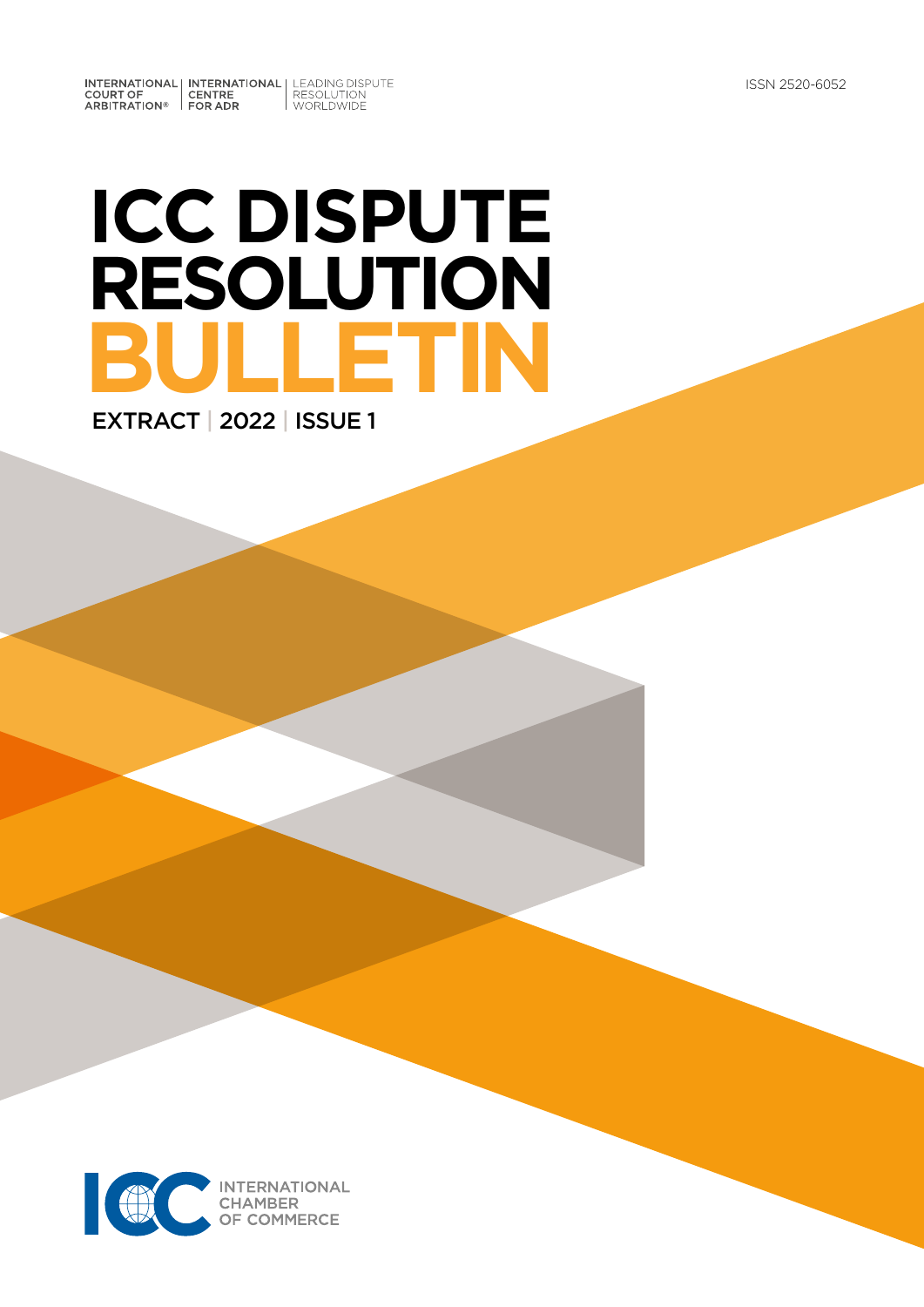# ICC Dispute Resolution Bulletin | 2022 Issue 1

E-journal of the International Chamber of Commerce (ICC) Périodique numérique de la Chambre de commerce internationale

## **Editors-in-Chief** | **Rédacteurs en chef**

Julien Fouret Yasmine Lahlou

# **Editorial Board** | **Comité de rédaction**

Christian Albanesi Stavros Brekoulakis

Farouk El-Hosseny

Karina Goldberg

Imad Khan

Sara Nadeau-Séguin

Damien Nyer

Olena Perepelynska

Sulabh Rewari

Rafael Rincon

Othmane Saadani

Michele Sabatini

Sabina Sacco

Leyou Tameru

Charis Tan

Sherlin Tung

Angeline Welsh

Jennifer Younan

## **Dispute Resolution Services Publications**

Stéphanie Torkomyan, Publications Manager

Claire Héraud, Senior Publications Assistant

Articles for publication should be sent to the Editors-in-Chief, members of the Editorial Board, or to the Publications Manager (stn@iccwbo.org). Suggestions for book reviews are also welcome.

ICC Publication No. @22BUL1 ISBN: 978-92-842-0625-4 ISSN: 2520-6052

## **Price** | **Prix**

Subscription | abonnement : 180 euros (excl. VAT | hors TVA) Per issue | par numéro : 49 euros (excl. VAT | hors TVA)

#### **Publication date | Date de parution**

April 2022 | Avril 2022

#### **Published by ICC | Édité par ICC**

Président, directeur de la publication : John Denton

Head Office 33-43 avenue du Président Wilson 75116 Paris, France

Directeur général, directeur adjoint de la publication : Emmanuel Jolivet

#### Copyright © 2022

#### International Chamber of Commerce (ICC)

All rights reserved. No part of this work may be reproduced, distributed, transmitted, translated or adapted in any form or by any means except as permitted by law without the written permission of the ICC. Authors should request the permission of ICC prior to any reproduction or subsequent publication of an article (electronic or print). Permission can be requested from ICC through copyright.drs@iccwbo.org.

Tous droits réservés. Il est interdit de reproduire, de distribuer, de transmettre, de traduire ou d'adapter tout ou partie de cet ouvrage, sous quelque forme ou par quelque procédé que ce soit, en dehors des exceptions prévues par la loi, sans l'autorisation écrite de la Chambre de commerce internationale. Toute demande d'autorisation est à adresser à copyright.drs@iccwbo.org.

#### Disclaimer

Except where otherwise indicated, the views expressed and statements made herein are those of their authors and should not be construed as creating any duty, liability or obligation on the part of the ICC and its constituent bodies, including the International Court of Arbitration, the International Centre for ADR and their respective Secretariats.

Sauf indication contraire, les points de vue et les commentaires exprimés dans la présente publication sont ceux de leur(s) auteur(s) et ne sauraient créer aucun devoir, ni aucune responsabilité ou obligation à la charge de la Chambre de commerce internationale ou de ses organes, y compris la Cour internationale d'arbitrage, le Centre international d'ADR et leurs secrétariats respectifs.

#### **Trademarks**

ICC, the ICC logo, CCI, International Chamber of Commerce (including Spanish, French, Portuguese and Chinese translations), International Court of Arbitration and ICC International Court of Arbitration (including Spanish, French, German, Arabic and Portuguese translations) are all trademarks of the ICC, registered in several countries.

ICC, le logo ICC, CCI, International Chamber of Commerce (y compris des traductions en espagnol, français, portugais et chinois), International Court of Arbitration et ICC International Court of Arbitration (y compris des traductions en espagnol, français, allemand, arabe et portugais) sont des marques de la Chambre de commerce internationale et ont été enregistrées dans plusieurs pays.

#### **Subscriptions/Individual issues**

#### publications@iccwbo.org

The ICC Dispute Resolution Bulletin is available :

- ICC Knowledge 2 Go at <https://2go.iccwbo.org/>
- ICC Digital Library at http://library.iccwbo.org/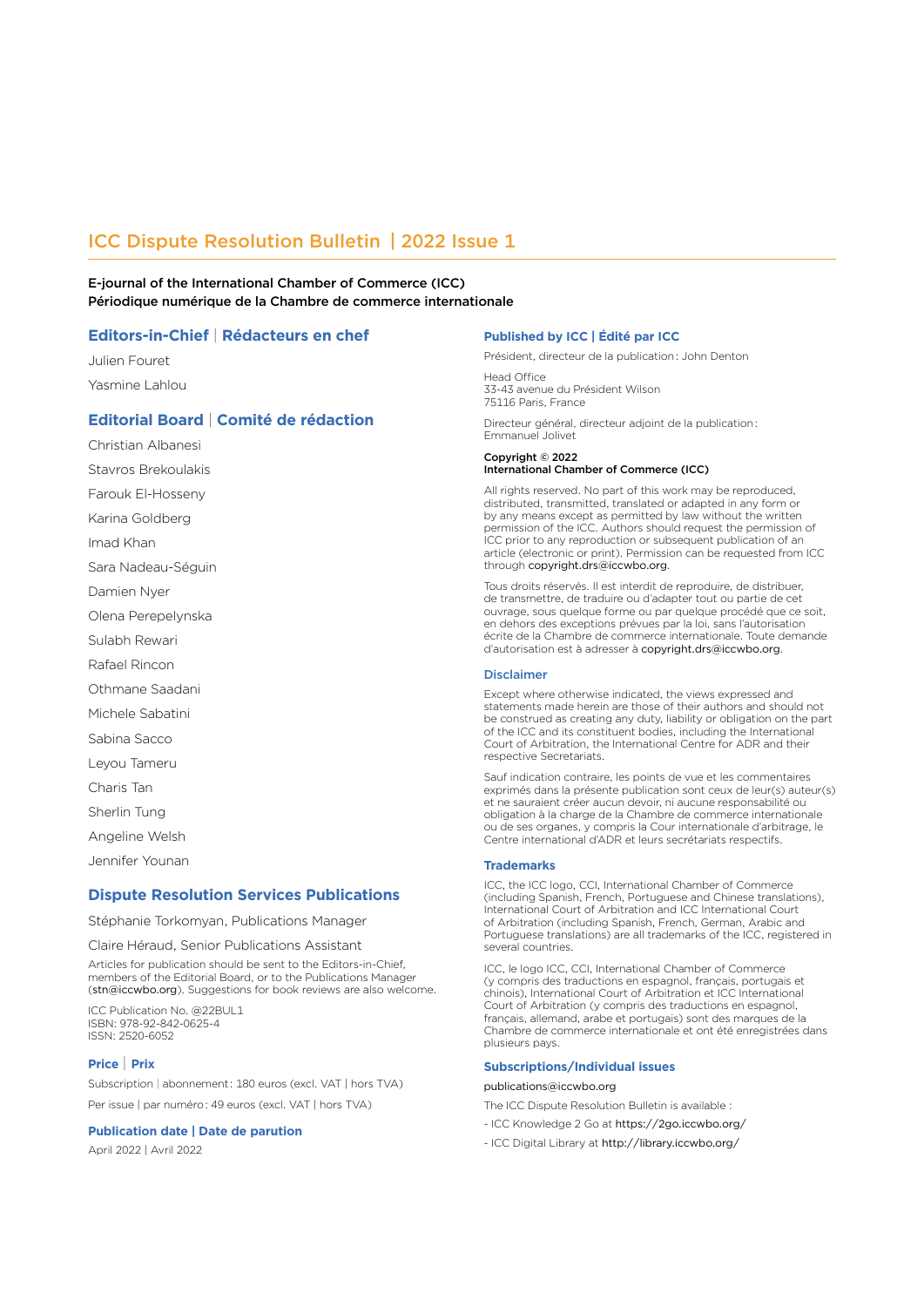# EUROPE **H** Switzerland Supreme Court Upholds Arbitral Tribunal's Refusal to Postpone Hearing

Catherine Anne Kunz, Elisabeth Zoe Everson *Respectively Partner and Associate, LALIVE, Geneva*

On 15 June 2021, the Swiss Supreme Court dismissed a challenge of an award rendered under the LCIA Arbitration Rules by an arbitral tribunal seated in Geneva, finding that the arbitral tribunal's refusal to postpone a hearing and decision to proceed with a remote hearing despite the objections of one of the parties did not amount to a violation of the right to be heard or the principle of equal treatment of the parties.

# 1. Introduction

Two years into the COVID-19 pandemic and the legal systems of most countries are still grappling with its effects on dispute resolution – in particular, whether a party can be forced to accept a remote hearing, or whether the hearing should be postponed until such time as it can be held in person. Postponing in such a case might however play into the hands of parties who have an interest in delaying the outcome of the arbitration, using the pandemic as a dilatory tactic.

Against this background, the Swiss Supreme Court (the 'Supreme Court' or 'Court') ruled on 15 June  $2021<sup>1</sup>$  against a party challenging an award in a case where the arbitral tribunal had refused to postpone the hearing and proceeded with a remote hearing, despite that party's objections.

# 2. Supreme Court Decision

# **a) Factual background**

In 2011, the private equity business Actis LLP acquired 40% of the holding company of the Super-Max group — a leading razor blade manufacturer founded by members of Mr Rakesh Malhotra's family — through a special purpose vehicle, Actis Consumer Grooming Products Ltd ('ACGP'). Mr Malhotra and his family held the remaining 60% through the company Super-Max Mauritius. ACGP, Super-Max Mauritius, Mr Malhotra and the holding company were bound by the terms of a shareholder agreement governed by English law.

1 Swiss Supreme Court, Decision 4A\_530/2020, 15 June 2021.

When a shareholder dispute broke out, ACGP launched an LCIA arbitration against Mr Malhotra and Super-Max Mauritius (together 'Super-Max') in late 2016, based on the arbitration clause in the shareholders' agreement. The seat of the arbitration was Geneva, Switzerland.<sup>2</sup>

# **b) The arbitral tribunal's refusal to postpone the hearing**

A disagreement arose between the parties regarding the procedural timetable and, more specifically, the hearing dates. Super-Max objected to ACGP's proposal to hold the hearing in March 2020, invoking logistical difficulties due to a parallel multi-party arbitration, and suggested September 2020 instead. The arbitral tribunal considered this was too far away and scheduled the hearing for June 2020.

The outbreak of the COVID-19 pandemic in March 2020 prompted the arbitral tribunal to ask the parties whether the hearing could take place remotely. ACGP agreed. However, Super-Max, which by then was no longer represented by counsel, objected to the procedural timetable, including the hearing, and requested that the proceedings be closed, claiming they were unable to hire new counsel due to the pandemic.

The arbitral tribunal rejected Super-Max's objections and request on the basis that Super-Max had failed to establish the alleged impossibility of securing new counsel. It proposed that the hearing be held via videoconference on 7 May 2020. This was then changed to 21 May 2020, following a request from ACGP. Super-Max did not react to this or to subsequent

<sup>2</sup> LCIA Case No.163535, *Actis v. Rakesh Malhotra (I)* available at: [https://jusmundi.com/en/document/decision/fr-company](https://jusmundi.com/en/document/decision/fr-company-z-ltd-v-respondent-a-and-company-b-arret-du-tribunal-federal-suisse-4a-530-2020-tuesday-15th-june-2021)[z-ltd-v-respondent-a-and-company-b-arret-du-tribunal](https://jusmundi.com/en/document/decision/fr-company-z-ltd-v-respondent-a-and-company-b-arret-du-tribunal-federal-suisse-4a-530-2020-tuesday-15th-june-2021)[federal-suisse-4a-530-2020-tuesday-15th-june-2021](https://jusmundi.com/en/document/decision/fr-company-z-ltd-v-respondent-a-and-company-b-arret-du-tribunal-federal-suisse-4a-530-2020-tuesday-15th-june-2021).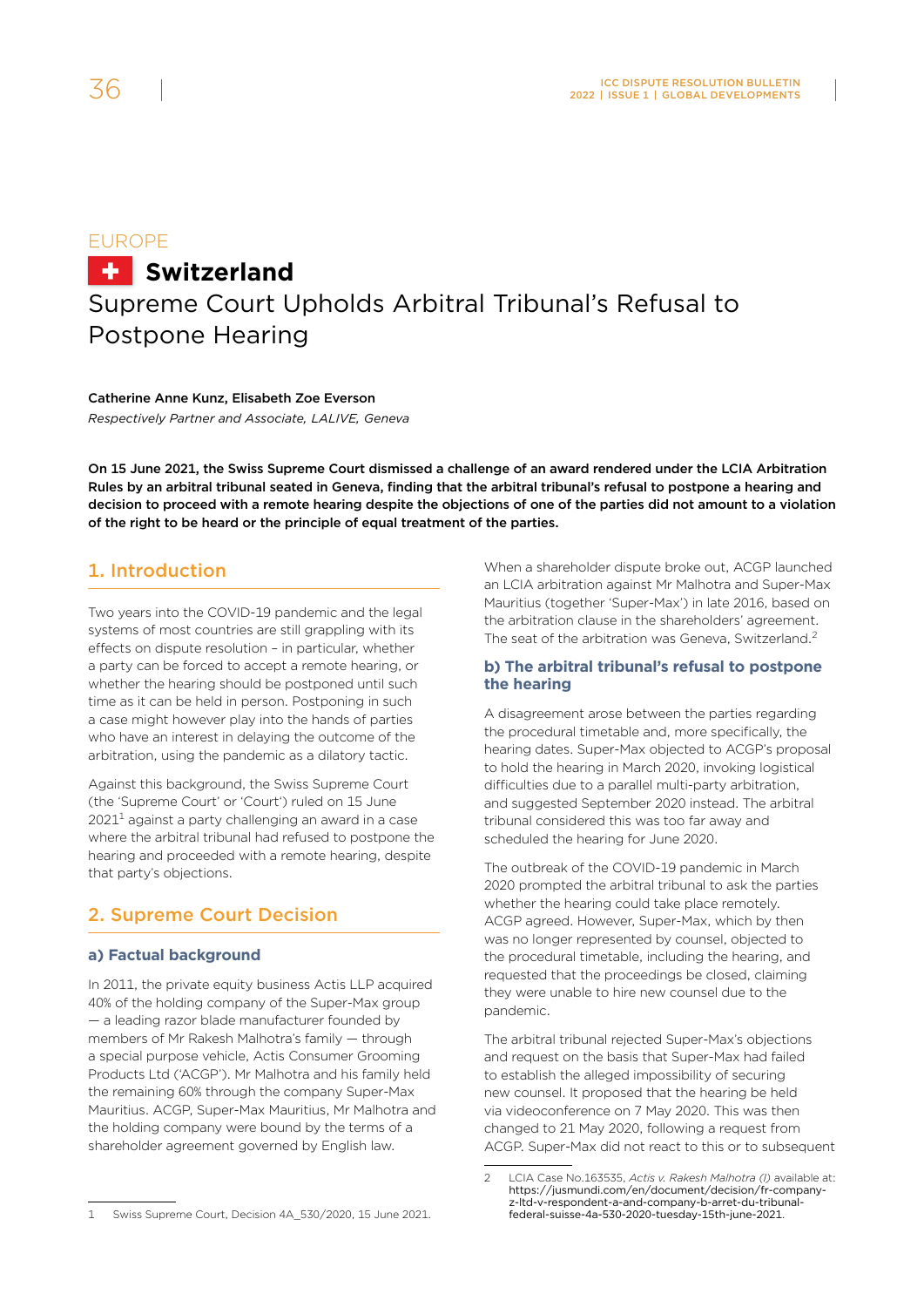communications regarding the hearing. They also did not participate in the test run of the videoconferencing tool and, despite several requests from the arbitral tribunal, did not indicate whether they would be taking part in the hearing.

On the eve of the hearing itself, Super-Max's former counsel informed the arbitral tribunal that he was again acting for them and requested that the hearing be held in person. He also asked that it be postponed to August 2020, once again invoking difficulties arising from the pandemic.

The arbitral tribunal refused and the hearing took place remotely, as planned, on 21 May 2020. At the start of the hearing, Super-Max's counsel renewed the request for a postponement, this time until July 2020, arguing that he had only just been engaged and had not received any instructions.

The arbitral tribunal, again, refused.

The arbitral tribunal justified its decision by referring to its duty to conduct the proceedings efficiently and expeditiously, as well as to the parties' duty to collaborate. It noted that Super-Max had not raised any issue with the procedural timetable up until the day before the hearing and had not substantiated the alleged impossibility of engaging counsel to represent them, when they had in fact been represented by counsel in parallel proceedings before the High Court of England and Wales earlier that year. It considered that Super-Max had had numerous opportunities to participate in the proceedings and communicate their inability to attend the hearing, but had chosen to do so only on the eve of the hearing.

Further to this decision, Super-Max refused to participate in the hearing.

On 15 September 2020, the arbitral tribunal rendered its final award 3

# **c) The challenge to the award**

Super-Max challenged the award before the Supreme Court and claimed that the arbitral tribunal had violated their right to be heard by refusing to postpone the hearing of 21 May 2020. According to Super-Max, this robbed them of the possibility to defend themselves. As a postponement request had previously been granted to ACGP, Super-Max also claimed that the arbitral tribunal failed to treat the parties equally.<sup>4</sup> The Supreme Court rejected the challenge.<sup>5</sup>

## i) Alleged violation of the right to be heard

The Supreme Court noted that Super-Max invoked the pandemic to justify the requested postponement, when they had in fact already attempted to delay the final decision prior to its outbreak. The Court based this finding on the alleged logistical difficulties linked to the parallel arbitration; the unavailability of the legal representative who was only recently designated due to other unrelated mandates; and Super-Max's request that the proceedings be closed.

It also took into account Super-Max's failure to react to communications between the end of February and beginning of April 2020; to respond to the arbitral tribunal's criticism that they had not established the alleged impossibility of finding new counsel; to participate in the hearing preparations; and the fact that they manifested themselves only the day before the start of the hearing through their former counsel.<sup>6</sup>

The Court also found Super-Max's insistence on an in-person hearing in the midst of the pandemic to be incongruous. It considered their argument about the alleged impossibility of finding a legal representative to be specious, in particular since their counsel – who participated on and off in the arbitral proceedings – was representing them in parallel proceedings before the High Court over the same period.

The only argument the Court seems to have given some weight to is Super-Max's alleged difficulty in gathering evidence from factual and expert witnesses during the pandemic. The Court noted that had this argument been formulated in a less vague and imprecise manner, and not only been raised for the first

<sup>4</sup> Art. 190(2)(d) of the Swiss Private International Law Act. Super-Max also invoked a further ground, namely an alleged public policy violation arising from the fact that the arbitral tribunal incorporated by reference in the award judgments of the High Court. Super-Max argued that by doing so the arbitral tribunal had ignored that only the operative part of those judgments were *res judicata* under Swiss law. This ground was also dismissed by the Supreme Court.

<sup>5</sup> Swiss Supreme Court, Decision 4A\_530/2020, 15 June 2021, para. 6.

<sup>6</sup> *Id.*, para. 5.5.

The award was corrected (on 2 Oct. 2020) pursuant to Art. 27 of the applicable LCIA Arbitration Rules.